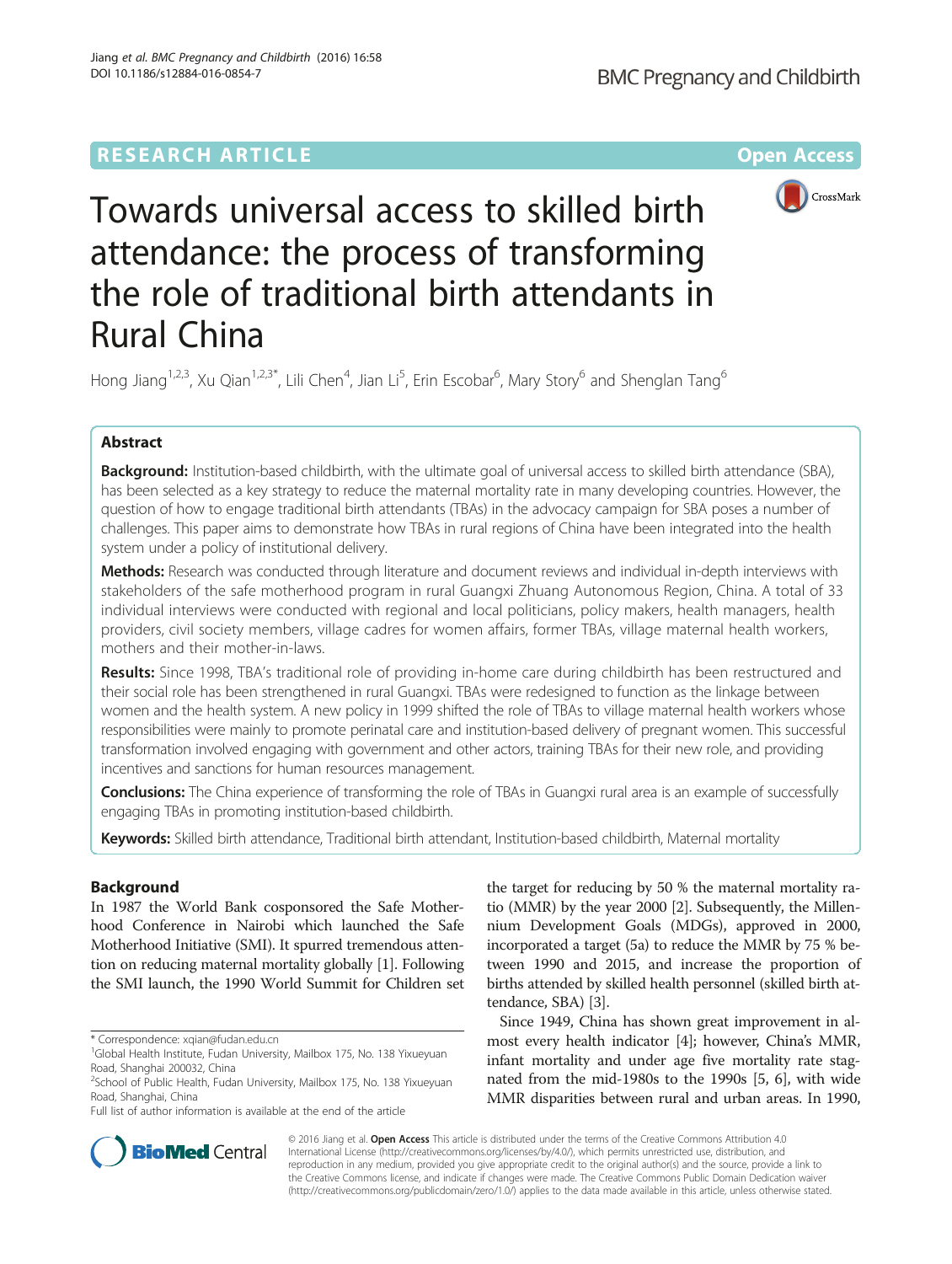the average MMR in rural areas was more than double that of urban areas [\[6](#page-7-0)]. The Chinese State Council instituted national action plans in 1992 and 1995, respectively, with the goal of reducing by 50 % the national MMR by the year 2000. However, it was clear that the target of reducing MMR in China could not be reached without effective policy interventions to address the disparity gaps between urban and rural areas. Beginning in the early 1990s, projects supported by international organizations were developed to provide training for Traditional Birth Attendants (TBAs) in rural areas [\[7\]](#page-7-0). Nevertheless in 1998, after almost10 years of implementation in China, it was clear that training TBAs without having a strong functioning health system to ensure quality maternal services would not be effective for rapidly and significantly reducing the MMR [[8\]](#page-7-0). This was in consistent with the global evidence years later [\[9](#page-7-0)–[11](#page-7-0)]. The presence of a skilled birth attendant at childbirth is important in averting maternal and neonatal mortality and morbidity. Based on a situational analysis, an institution-based childbirth policy for rural areas was selected as the cornerstone of the new national safe motherhood policy across China. In order to promote institutional delivery, with the goal of achieving universal SBA, transforming the role of TBA was the first step. TBAs were encouraged to discontinue home delivery, advocate for institution-based childbirth and assist with maternal healthcare as village maternal health workers.

In 2001, the Chinese State Council renewed the national action plans for a new decade from 2001 to 2010, reinforcing the government's commitment to lower the MMR in line with the MDGs. Today China has met the MDG 5a target [\[12, 13](#page-7-0)]. China's MMR has decreased from 56.2/ 100,000 nationally to 23.2/100,000, and in rural areas, from 74.1/100,000 to 23.6/100,000 from 1998 to 2013 [[12](#page-7-0)]. The MMR disparity between urban and rural areas has almost disappeared, with 22.4/100,000 and 23.6/100,000, respectively, in 2013 [[12](#page-7-0)]. This paper aims to describe and discuss the process of transforming the role of TBAs in China's Guangxi Zhuang Autonomous Region as a case study, to illustrate how government successfully integrated TBAs into the health system in rural regions with the ultimate goal of universal access to SBA.

## Methods

## Study setting

Guangxi Zhuang Autonomous Region is located in Southern China and is organized into 14 prefectures, including 14 cities and 109 counties, with a population of about 47,115,000 in 1997. It is a multi-ethnic mountainous area with a primarily agricultural economic base. The region is a less developed area in China; in 1998, 49 counties were defined at or below national or regional poverty level. There was also large disparity regarding economic status between urban and rural populations. For example, in 2006, the annual per-capita income of rural residents was RMB 2,770.5¥ (about USD \$335) compared to RMB 9,898.8¥ (USD \$1,193) for urban residents. The MMR of Guangxi was higher than the national average: in 1995 it was 96.0/100,000, and in 1998 86.0/100,000. In one particularly poor county, the MMR was as high as 232.4/100,000 in 1998 [\[14](#page-7-0)].

Along with its high MMR, Guangxi's average rate of institution-based childbirth in rural areas was very low. Home delivery had been a long time traditional custom in many rural areas of Guangxi. In 1998 only about 30 % of childbirth in rural Guangxi took place at health institutions, 60 % were attended at home by TBAs previously trained by United Nations International Children's Emergency Fund (UNICEF) and World Bank projects, and the remaining births were at home without any assistance or attended by untrained female relatives [\[8](#page-7-0)]. Moreover, in 30 poor, remote and mountainous counties with limited transportation it was only 18 % [\[14\]](#page-7-0). Although there were health institutions at township and county levels who utilized midwifes, nurses or obstetric doctors for birth attendance, the service utilization was low. The barriers preventing mothers from institutional delivery included low economic status, poor transportation and cultural factors [\[15\]](#page-7-0).

#### Data collection and analysis

Literature and document reviews and individual in-depth interviews were conducted by trained research staff in the school of Public Health, Fudan University, China. The literature and document reviews conducted from 2006 to 2014, consisted of 28 articles and policy documents on safe motherhood program in Guangxi region, with emphasis on transforming the role of TBAs at the beginning of the program in 1998. Thirty-two individual interviews were conducted with stakeholders during March 2007and March 2009, including regional and local politicians, policy makers, health managers, health providers, civil society members, village cadres for women affairs, village maternal health workers, former TBAs, mothers and their mother-in-laws (Table [1\)](#page-2-0). The interviews were carried out with a three phased design. In the first phase from January to March 2007, we had two interviews with two key informants to explore the overall process of the safe motherhood program. From these initial interviews, we were able to gather the names of more key informants. Then in the second phase from April 2007 to March 2008, we improved the interview protocols and conducted 28 interviews. After the preliminary qualitative data analysis of the interviews, we conducted two follow up interviews during July 2008 and March 2009 to clarify information that was unclear. All interviewees were purposefully selected according to their position or role during the safe motherhood program in Guangxi. An additional interview with a key policy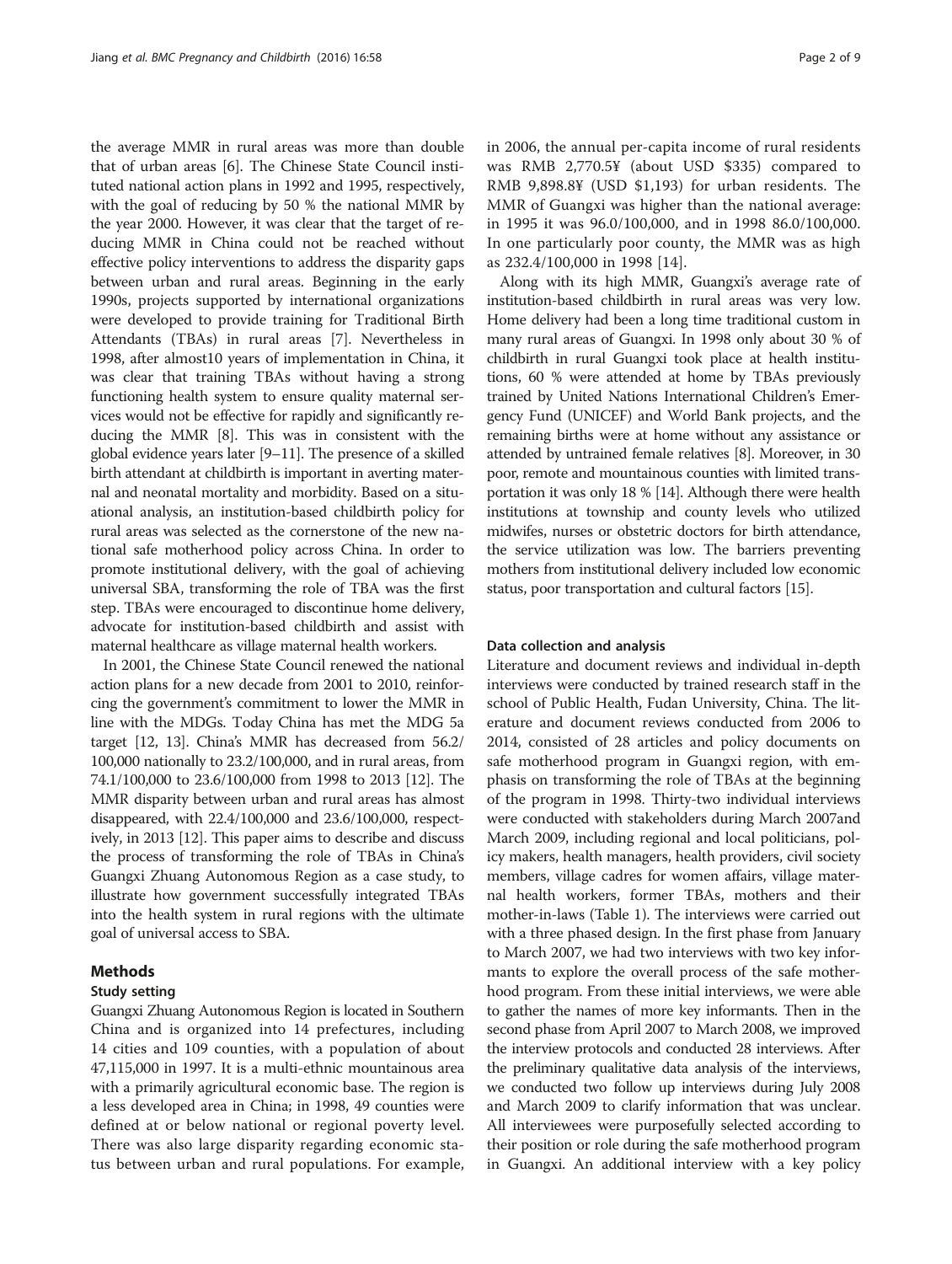<span id="page-2-0"></span>Table 1 The qualitative interviews in Guangxi

| Type of respondent                                         | Definition                                                                                                                                                                    | No. of interviews |
|------------------------------------------------------------|-------------------------------------------------------------------------------------------------------------------------------------------------------------------------------|-------------------|
| Politician                                                 | Political figures at regional and county levels                                                                                                                               | 4                 |
| Policy-maker/planner                                       | Health public sector officials whose responsibilities include<br>the formulation, development, monitoring and implementation<br>of health policies at region and county level | 4                 |
| Health manager                                             | Programme managers who focus on policy implementation<br>at county and township level                                                                                         | 3                 |
| Health staff                                               | Health staff in the township hospital who was at the frontline<br>of service delivery                                                                                         |                   |
| Civil society                                              | Organised entities including professional association and<br>international organization                                                                                       | 2                 |
| Mothers with kid younger than 3 years old                  | Women in the rural villages who had childbirth within 3 years                                                                                                                 | 8                 |
| Mothers-in-law with grandchild younger<br>than 3 years old | Women in the villages whose daughter-in-law had childbirth<br>within 3 years                                                                                                  | $\mathfrak{D}$    |
| Village cadre for women affairs                            | Female cadre in the villages responsible for women affairs                                                                                                                    | 2                 |
| Village maternal and child health worker                   | Village maternal and child health worker who transformed from<br>the former traditional birth attendant                                                                       | $\overline{2}$    |
| Former traditional birth attendant                         | Women who provided attendance for home delivery in villages<br>but stopped home birth attendance after the implementation<br>of institution-based delivery                    | 5                 |
| Total                                                      |                                                                                                                                                                               | 33                |

In 2014, one more follow up interview was conducted with a key polic maker who had been interviewed in 2007 to understand the policy sustainability

maker was conducted in March 2014 to discuss program sustainability.

Semi-structured interview guides were developed to explore the process of implementing the safe motherhood program in Guangxi, including transforming the role of TBAs. After informed consent was obtained, face-to-face interviews were conducted in a private room and recorded using a digital pen. Each interview lasted from 0.5 to 2 h. Two researchers conducted the interviews, one as the interviewer and the other as the note taker. Of the 33 interviews, over half ( $n = 19$ ) were conducted in Mandarin, and the rest ( $n = 14$ ) were conducted in the local dialect with the assistance of local translators. All interviews were immediately transcribed to Microsoft Office Word document. Data were coded using Nvivo 7.0 computer software. Two investigators coded each transcript separately and any differences were discussed and resolved. A content analysis approach was used to categorize the content into themes and yielded the headings and sub-headings used below in the results section [[16\]](#page-7-0). The research was approved by the Institutional Review Board of the School of Public Health, Fudan University, China.

## Results

Based on the findings from the literature and document reviews and the qualitative interviews, we used the following four steps to describe the process used to transform the role of TBAs in rural Guangxi: 1) Planning for new

roles of TBAs, 2) Piloting policy implementation, 3) Implementation process, and 4) Responses from the health system and the TBAs on the changes.

#### Planning for new roles of TBAs

As described by a policy maker in one of the interviews, before the launch of the regional safe motherhood program in 1998, policy makers in Guangxi conducted a situational analysis of the local context and policy. Given geographic challenges and limited health resources, building facilities to provide SBA near each village or to provide timely and qualified emergency services for home delivery was nearly impossible in many rural villages. The literature and document review also indicated that the main cause of maternal death was hemorrhage during home delivery, which underscored the importance of an efficient referral system and emergent care supported by the health system [[8\]](#page-7-0). As the result, an alternative approach was identified, to shift away from home delivery to delivery in townships or higher-level institutions. Promotion of institution-based childbirth was chosen as the key strategy for reducing the MMR in rural Guangxi.

As a village cadre for women affairs said in an interview,

"Before, women had childbirth at home. Sometimes they just delivered by themselves. Nobody helped her and only the woman herself was in the room. If complications occurred, e.g. hemorrhage, people would not discover this until the woman was found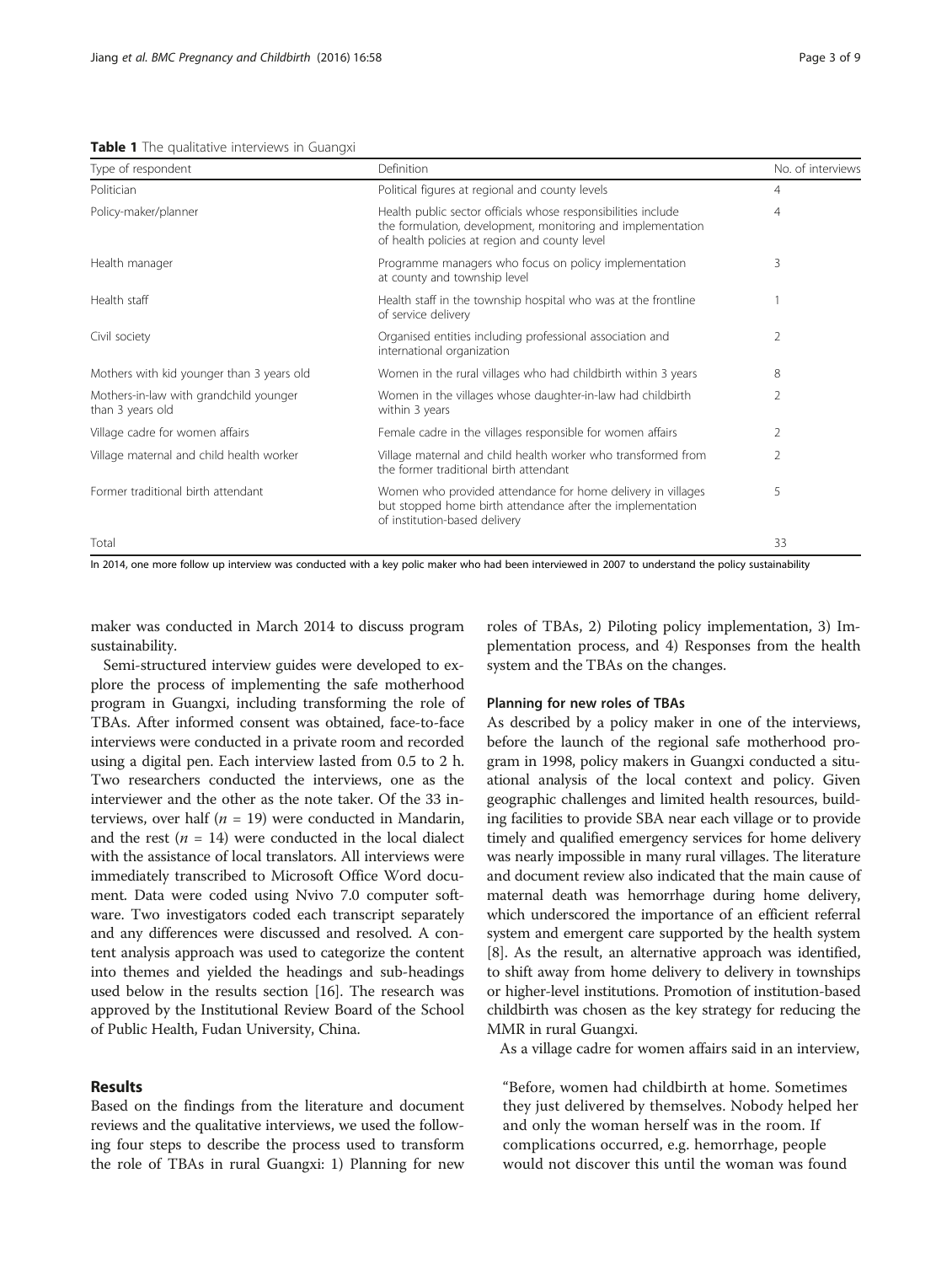after fainting. Women did not know what hemorrhage was".

As most home deliveries were assisted by TBAs, the question of how to deal with TBAs was the first challenge in developing the safe motherhood program in Guangxi. At the onset, advocacy and mobilization efforts were needed to raise the awareness of institution-based delivery among villagers. It was feasible to involve TBAs as advocates in the villages given their wide social network within the community. Due to the lack of health facilities in remote areas, rural pregnant women often traveled long distances to seek prenatal or postnatal care, and timely follow up care was very low. Given TBAs' experience, they were capable of promoting prenatal and postnatal care, or providing postnatal care for non-severe cases. The income earned from home delivery varied in different villages and cultural customs, but was generally low and in some cases families supplemented cash payments with food. Because the earning power for TBAs was low, it seemed feasible and acceptable to consider an alternative role with incentives, as part of the advocacy campaign promoting institutional delivery.

A new position, "village maternal health worker," was planned for TBAs and tasks were shifted to promote perinatal care and institution-based childbirth. They were designed to function at the grassroots level of the rural health service delivery system. The specific responsibility of maternal health care workers included the mobilization of pregnant women for institutional delivery, assisting with home visit for basic care and escorting pregnant women to the hospital for childbirth (Fig. 1). The local health institutions were responsible for providing routine supervision and management and economic compensation for village maternal health workers. In principle, all TBAs working in an area with an available institution-based delivery facility were to assume the responsibilities of the new role or discontinue work as TBAs. In some remote or mountainous areas where institution-based delivery was still a logistical

The role of village maternal health workers

- Mobilize local women for institutional-based childbirth
- Identify and reporting the new pregnant women
- Escort pregnant women to hospital for childbirth
- Assist with the referral of high risk pregnant women
- Provide or promoting antenatal and postpartum health checkup
- Provide company during delivery if possible

challenge, TBAs could be retained temporarily. TBAs over a certain age, who had low literacy, or being without certification for family birth attendance were not eligible for village maternal health workers; eligibility criteria varied by township (Fig. [2\)](#page-4-0).

#### Piloting policy implementation

In 1998 The Safe Mother and Baby Project was piloted by the Guangxi Health Bureau in Fucheng township, Beihai city and a minority area Binyang township, Nanning City. TBAs in the area were instructed not to attend births at home. Instead they were asked to assist local township health centers by identifying and reporting new pregnant women, helping to promote prenatal and postnatal health care in township health centers, and escorting the pregnant women to the institutions for childbirth. The pilot indicated that transforming the role of TBAs was both practical and effective. As shown by the document, the rate of institutional delivery in Fucheng township rose from 14.6 % to 85.5 % before and after the pilot [[17](#page-7-0)].

With the increasing rate of institutional delivery in the pilot areas, a key policy document—Opinion on the Advocacy of Institution-based childbirth, the Establishment of Baby-friendly Health Centers, and the Gradual Transformation of the role of Traditional Birth Attendants in Rural Areas - was issued by the Guangxi Health Bureau in March 1999. This document formalized the role and regulations for village maternal health workers as noted above. In remote rural areas where it was impossible to adopt health facility delivery due to poor transportation or obstetric human resources, TBAs were retained temporarily before the end of 2010 and received further training.

## Implementation process Advocacy and mobilization

Numerous advocacy and social mobilization activities promoted institution-based childbirth and introduced the new roles of TBAs. Staff in township health centers, related governmental sectors, and members of Non-governmental Organizations such as the Women's Federation conducted visits to TBAs and villagers to explain the new policy, and facilitated communication between villagers, TBAs and government. As one policymaker said:

"The Working Committee on Children and Women (WCCW, a governmental organization protecting women's rights and benefits) at county level held meetings with TBAs to convey the new policy and regulation. We told them why they couldn't attend birth at home any more. We informed them that attending birth at home now was prohibited by the local regulations. I even went to Longan County to Fig. 1 The responsibility village maternal health workers give the lecture myself".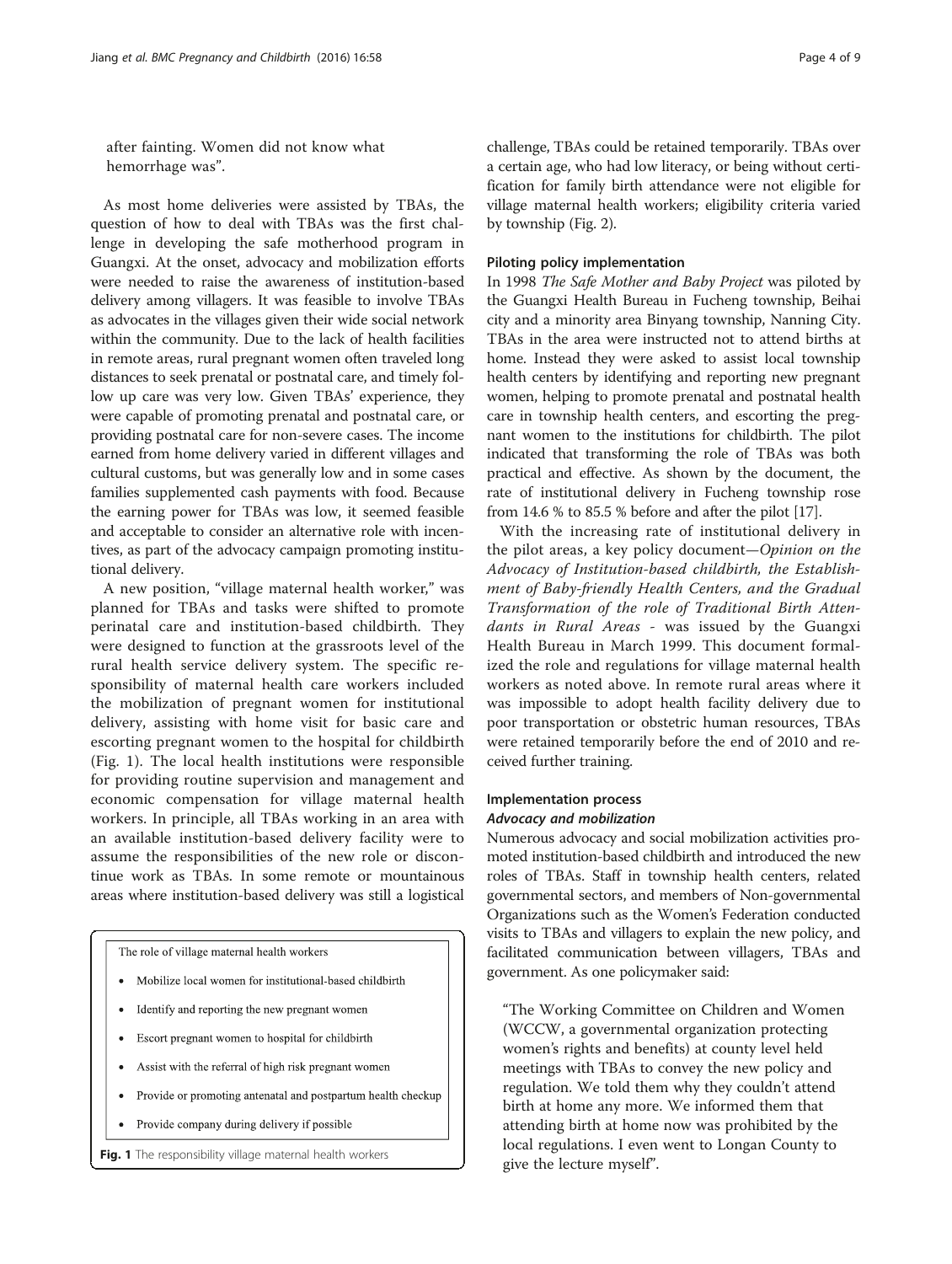<span id="page-4-0"></span>

## Training and management of the new maternal health workers

The county health bureau was responsible for training the new village maternal health workers. Maternal Child Health (MCH) hospitals at different levels and some professional associations provided technical training, which emphasized identifying high-risk pregnancies and assisting with referrals. Following the training, participants were assessed to confirm they met the required standards, and received certification as village maternal health workers, replacing previous certification to perform home delivery service [[18](#page-7-0)]. For TBAs who continued to work in remote areas, the training focused on care during childbirth and referral skills. As a civil society member described:

"The experts of professional association conducted a lot of training for village maternal health workers. They taught them how to escort pregnant women to hospitals for childbirth. Workers also were trained on how to conduct postpartum visit and so on".

Trained Birth Attendants (TrBAs) who continued to work in remote areas required approval by the county health bureaus. In order to ensure technical competency,

the county health bureau required TrBAs to undergo 3 months of additional midwifery training at MCH hospitals. Additionally, TrBAs were required to conduct at least 30 independent deliveries under the supervision of an obstetrician. The retained TrBAs were not permitted to attend deliveries until they received a new "family birth attendant" certificate. Both village maternal health workers and retained TrBAs were registered with the local county health bureau and given technical guidance by the local county or township health centers. Regular meetings were convened for both training and administrative purposes to ensure program success".

## Incentive and sanction strategy

Incentives and sanction measures were used to manage the performance of the village maternal health workers (Fig. 3). Financial compensation was used as the main incentive.

As interviewees reflected, village maternal and child health workers could obtain compensation from local health institutions according to each county's regulations. Generally, they received payment of RMB 20 to 100¥ (USD \$2.4 to \$12.0) for escorting a pregnant woman to the health institution, and they received approximately RMB 10 to 20¥ (USD \$1.2 to \$2.4) for providing each postnatal

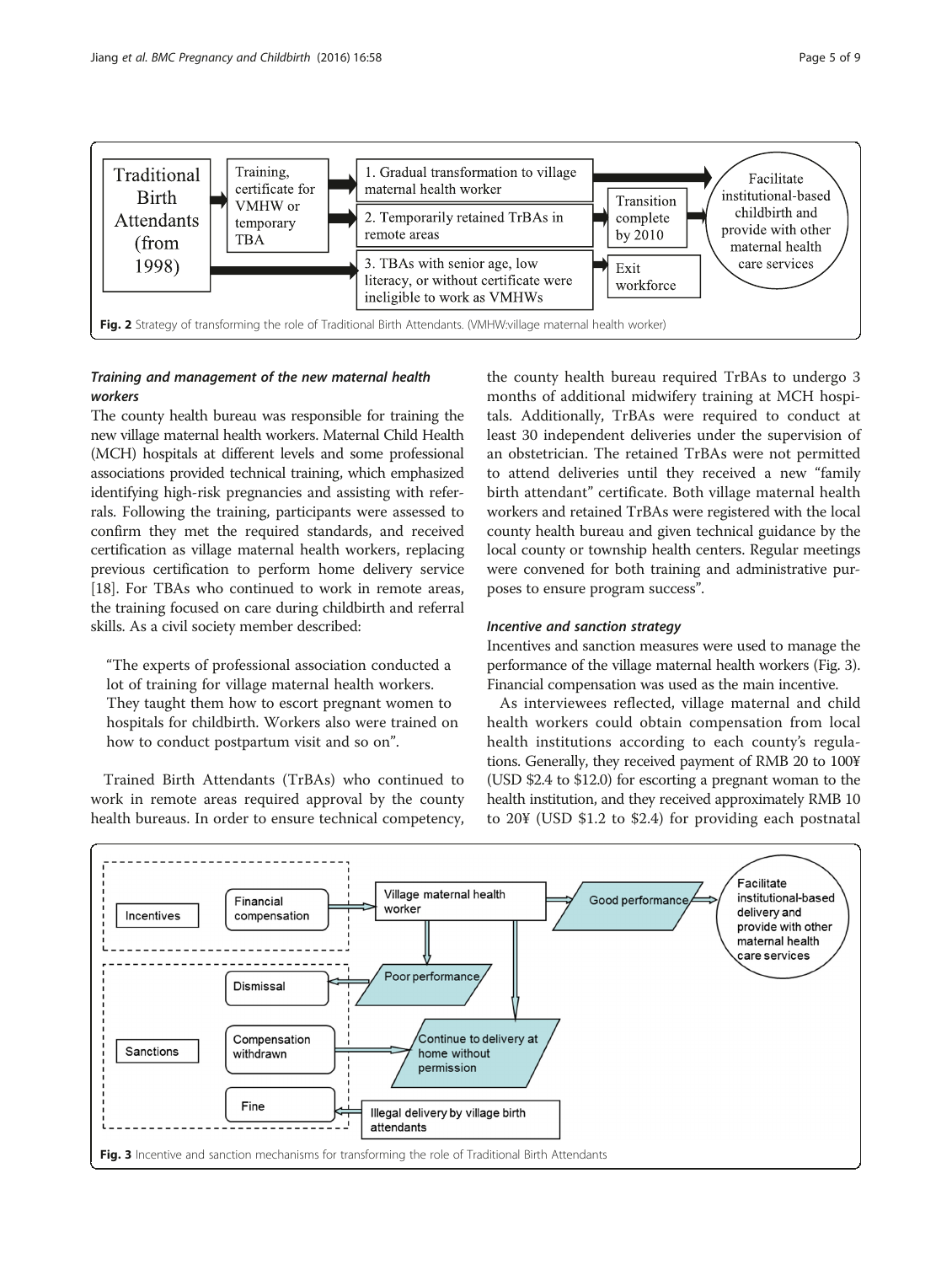check-up since the transformation was initiated in 1998. Transportation costs were reimbursed. They also received additional payment if they provided other services, such as referral to a health facility for prenatal/postpartum examination. In some areas, workers received a base salary of about RMB 200¥ (USD \$24) per month, and obtained bonuses for additional services provided. As a Health Manager said

"The general approach in Guangxi was to pay RMB 20-100¥ to village maternal health workers for provision of prenatal examination for one pregnant woman. But [in our county] we also provided RMB 200¥ per month as a basic salary for each worker. In addition to this base salary, we added RMB 50¥ each time they escorted a pregnant woman to the health facility, with additional compensation for a postpartum examination. Payment was distributed at monthly meetings. Total [monthly] income for each worker was at least RMB 500¥ and some reached RMB 1,000¥."

A village maternal and child health worker (previously a TBA) said,

"Now, usually I will have the prenatal check-up for pregnant women [in the village]. Then I will take her to hospital for childbirth. After her delivery and return to the village, I will go visit her and conduct a postnatal examination. If she had an episiotomy, I will help remove stitches. The instrument is provided by the village health station. I will get RMB 20¥ from the hospital when I escort a woman, and RMB 10¥ for the postnatal visit".

The government also implemented a sanction mechanism. If a delivery was attended by uncertified individuals, a warning was issued by the county health bureau or the corresponding institution. The illegal income was confiscated and a fine was levied. According to the management regulation, if the illegal income was above RMB ¥5,000 (USD \$602), the amount of the fine should be at least three times but under 5 times of the illegal income. If there was no illegal income or the amount was less than RMB ¥5000 (USD \$602), the fine should be above RMB ¥5,000 (USD \$602) and less than RMB ¥20,000 (USD \$2,409). If a village maternal health worker was found attending a home birth, compensation was withheld.

## Responses from health system and by TBAs on the change Health system in responding to the changes

Key changes were implemented in the health system to promote the uptake of institutional delivery. Obstetric departments and Emergency Obstetric Centers were constructed. Funds were allocated to the health system to improve the obstetric department infrastructure. A greater emphasis was placed on removing financial, geographic, and cultural barriers of institution-based childbirth. Financial subsidies were allocated to incentivize pregnant women to deliver in a health facility. Specific vehicles and boats were provided free to women in areas with poor road conditions. Stretcher action was initiated to send women to health institutions in mountainous areas [[19](#page-7-0)]. To remove cultural barriers, changes were implemented to make the wards warm and inviting, i.e., colorful quilts replaced white bedding which was regarded inauspicious in some ethnic minorities. Civil society organizations were actively involved in training village maternal health workers. Obstetric health human resources grew rapidly: more than 28,000 midwives with at least 3 years of vocational training were recruited and assigned to township health centers by 2007.

Although reforms in health systems occurred along with transforming the role of TBAs, maternal deaths unexpectedly occurred in health facilities due to the inadequate preparation for the rapid increase of institution-based childbirths. As a key policy maker recalled, when the average rate of institutional delivery continuously increased from 60 % in 2000 to 72 % in 2003, the MMR rebounded from 60/100,000 to 69/100,000 (also recored in the document [\[17\]](#page-7-0)), since many health facilities, such as township health centers, were not well prepared for the upsurge in deliveries. Fortunately this trend reversed in 2004 after continuous efforts were made in health system, for example, more investments for building infrastructure and referral networks, assigning obstetric experts from provincial and municipal areas to rural areas to provide training, emergent obstetric care and supervising routine work.

#### Former TBAs' reaction to the changes

Given the perceived risk of negative consequences, most TBAs stopped attending home deliveries. As one health manager recalled:

"Most TBAs were cooperative after several advocacy and mobilization attempts since they knew the conditions, and their qualifications and compentences couldn't match the service demands. They recognized the risk of family delivery. They thought the role transformation could also mean a release for them".

Because income had been low for TBAs, continuing home deliveries was not attractive. One health manager and one former TBA said respectively:

"They [TBAs] were cooperative; since the quantity of deliveries they attended before transformation was not very much, they earned little from delivery. Additionally, after transformation, they needn't take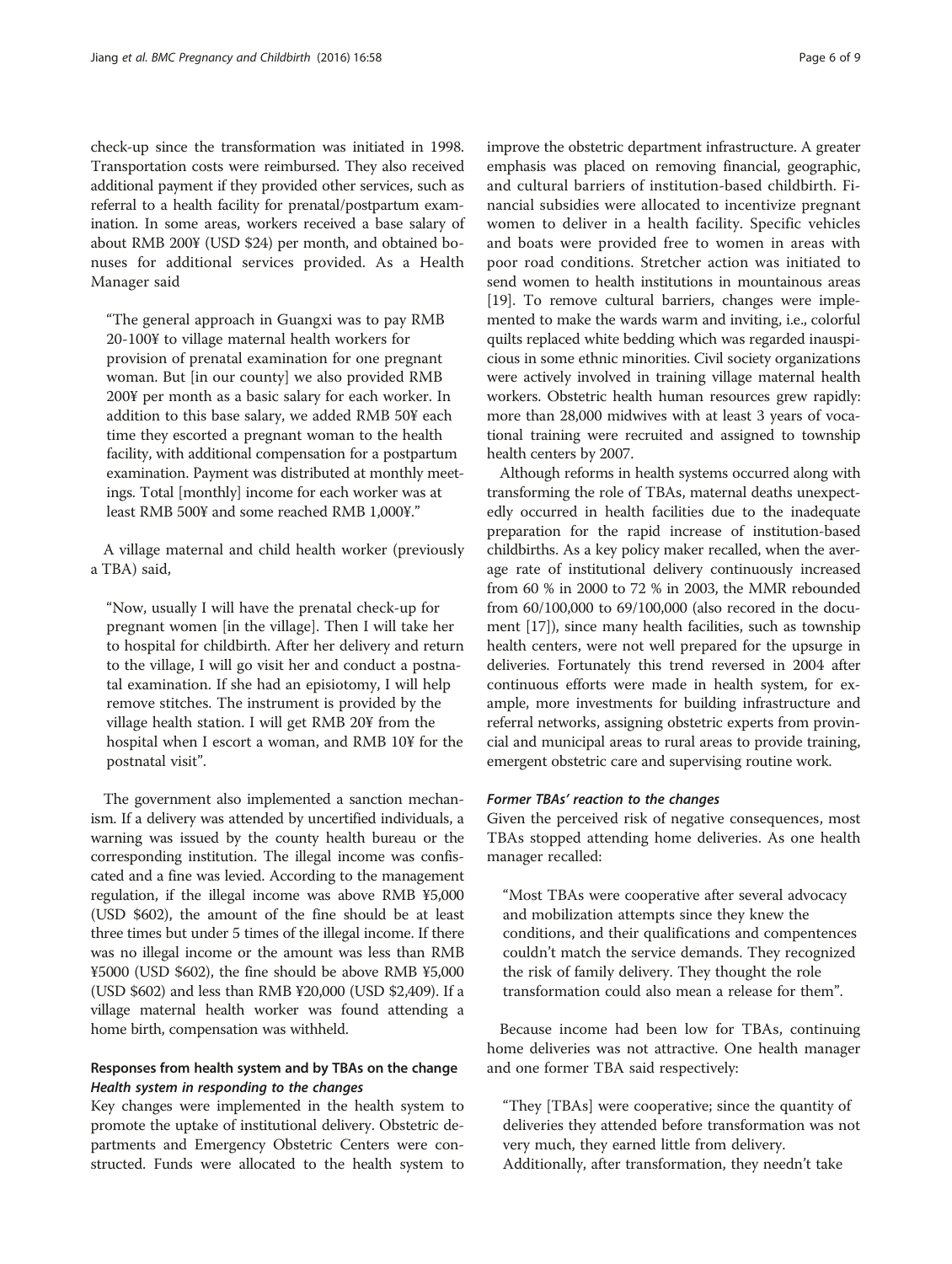any more risk over birth attendance. So, they were not strongly antagonistic towards the policy".

"The way people paid me [for assistance of home delivery] was flexible. At the beginning, people did not pay for my service; they gave me some eggs and sticky rice instead. Then they paid me around RMB 1 to 2¥ and gradually increased to RMB 10¥ later. Before the institution-based childbirth was advocated here [around 1998], people sometimes gave me around RMB 100¥ [for per home delivery]. But now I did not assist birth at home any more. I support people to go to the hospital for childbirth. I do not need to worry and be stressed anymore. Although I did have income from this, it was not much. I did not depend on this for my living".

Most TBAs perceived the new role as lower risk, and were able to accept and undertake the new responsibilities after adequate training. A small number of TBAs resisted the transformation but overall discord was low. As one Health Manager noted, "Some individuals were resistant to the policy, but it was not very strong".

One of the findings was that awareness of institutionbased childbirth among villagers improved. As two village women said,

"People used to have childbirth at home. Nobody told us to go to the hospital [for childbirth]. I had my first child born at home. Now the service is very good at the hospital, they [health staff] gave my baby a bath. They also provided a free pail and towel for the baby's bath".

"The cost of institution-based delivery is acceptable. I think it is safer to have childbirth in a hospital than at home. If an emergency occurs, they [health staff] can rescue. No difficulty now… I spent RMB 400¥ in the hospital and got reimbursed RMB 150¥ after I returned home."

It was estimated there were a total of about 30,000 TBAs in 1997 in Guangxi. By 2006, over 50 % of TBAs had been converted to village maternal health workers, about 35 % left their TBA's position, and only less than 2,000TBAs were retained [[20](#page-8-0)]. With the synergistic effect of other enabling factors in Guangxi, institutional delivery increased from 46 % in 1998 to 90 % in 2006 and 99.8 % in 2013. The MMR decreased from 86.0/100,000 in 1998 to 27.2/ 100,000 in 2006, and further to 14.2/100,000 in 2013 [[6, 17\]](#page-7-0). By the end of 2013, there were no TBAs in rural Guangxi. All former TBAs, even those in remote areas, now have been changed to maternal health workers or no longer do home delivery.

## **Discussion**

Institution-based childbirth, with the ultimate goal of universal access to SBA is a key strategy to reduce maternal mortality rate in many low income countries. The experience of transforming the role of TBAs in a rural area of China (Guangxi) is an example of successfully engaging TBAs in a new role to advocate for SBA in areas where institution-based childbirth was low.

Currently, the way of promoting SBA varies throughout the world. Practices in different countries have shown TBAs can play a helpful role no matter which policy of the SBA was adopted. In Malaysia where there has been a dramatic decline in the MMR, TBAs were encouraged to provide supporting services such as massage, working in partnership with midwives directly employed by the government [[21](#page-8-0)]. In Sri Lanka, where there also has been a marked MMR reduction, public health midwives in the community assist with the health unit and serve as a linkage to the institution-based delivery service [\[22](#page-8-0)]. The strategy applied in Guangxi, as well as in Malaysia and Sri Lanka, actively involved original TBAs through their community role transformation rather than excluding them from the health system.

The argument of whether and how to integrate TBAs into the health system still exists [\[23](#page-8-0)–[25](#page-8-0)]. Our study demonstrated the approach of incorporating TBAs into the health system, and serving as a linkage between the health system and pregnant women. TBAs were designed to act as the linkage instead of providing intrapartum care, which was consistent with international advocacy of SBA [[9,](#page-7-0) [26](#page-8-0)]. On one side, this linkage promoted the policy dissemination to rural areas and extended the care from health system to women. On the other side, it largely helped rural women who were usually isolated from outside society to uptake the service provided by the health system. One study indicated that even in the context of institutional delivery, TBAs were still culturally and interpersonally needed by women and should be incorporated to the health system [\[23\]](#page-8-0). The planning of transforming the role of TBAs in Guangxi included similar or even greater potential earning power for the village maternal and child health worker than their original job and helped to eliminate or alleviate some resistance by the TBAs. During the process of transforming the role of TBAs, advocacy efforts at the grass-root level helped communities with a long history of home delivery to understand the policy. Logistical considerations, as well as, cultural and religious customs, were considered by the health institutions. Inclusion criteria and management mechanisms for village maternal health workers were established as key components to ensure service quality.

The case of transforming the role of TBAs in Guangxi also indicated lessons learned. There must be sufficient preparation within the health system prior to the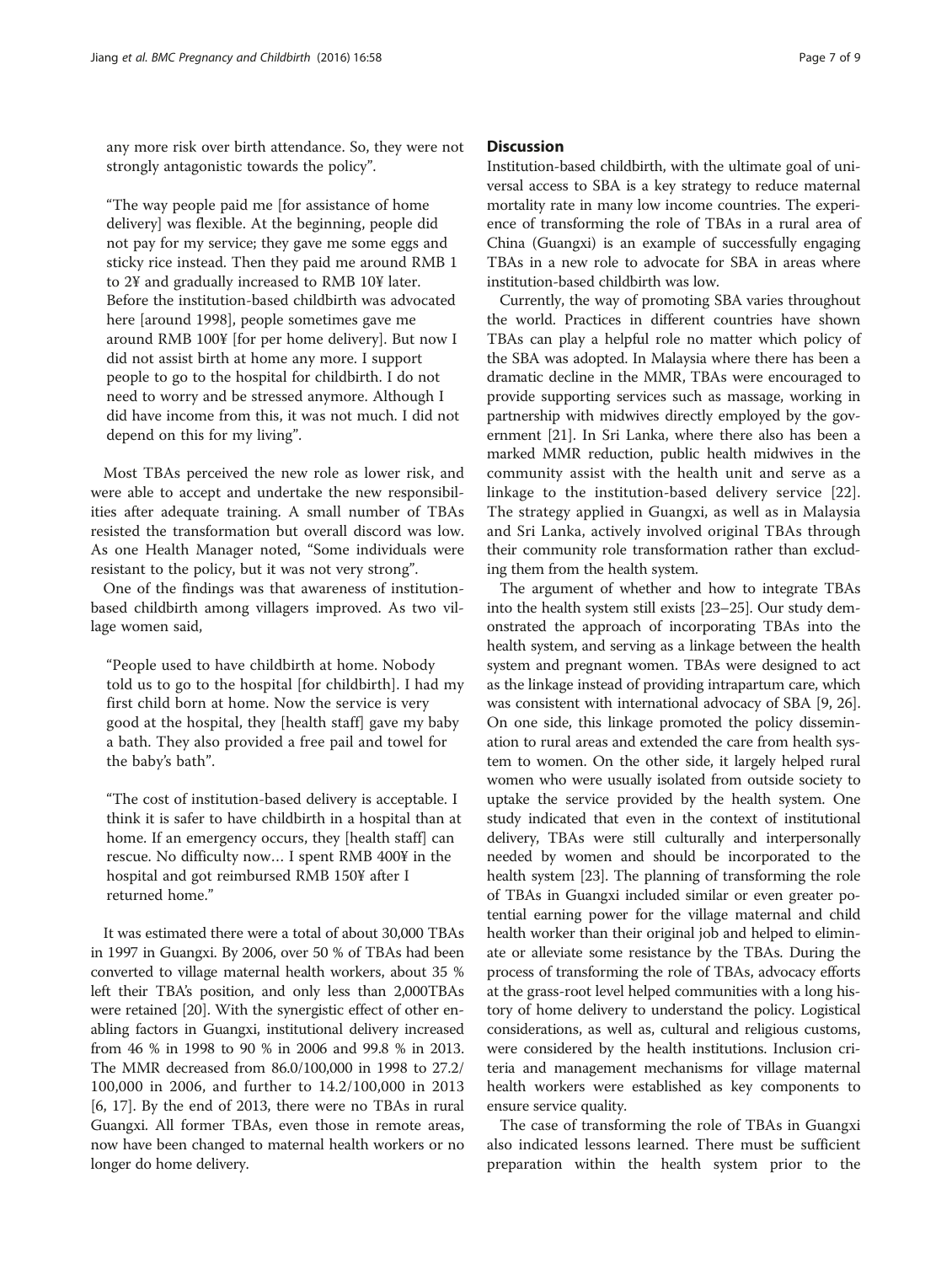<span id="page-7-0"></span>transformation. The preparation should be comprehensive, including training of health human resources, building infrastructure, improvement of service quality, and establishment of referral channels and quality referral centers. While institution-based childbirth was advocated and promoted, removing financial, geographic and cultural barriers must be taken into account since these factors affect women's access and use of care [[27](#page-8-0), [28](#page-8-0)].

In the case of Guangxi, the village maternal health worker was financially supported by county hospitals or township health centers. The workers' income was linked with the economic status of those institutions, which weakened the sustainability of the policy. Sustainable financing mechanisms need to be developed. Furthermore, the planning process of transforming the role of TBAs did not actively involve the villagers and TBAs, which could have increased barriers for the transformation process. The involvement of all the stakeholders should have taken place in the early stage of the transformation.

One of the weaknesses of this study is that the Guangxi Safe Mother and Baby Project to reduce MMR did not solely focus on transforming the role of TBAs. Therefore, the independent effect of transforming TBAs in reducing MMRs cannot be established. Importantly, while transformation of the role of TBAs is only one of the steps, it is the first step needed to scale up institutional delivery.

#### Conclusion

The experience of transforming the role of TBAs in Guangxi, China is an example of successfully engaging TBAs to assume a new role to promote institution-based childbirth. Through policy development, engaging all government departments and civil society actors, training TBAs for their new role, and providing incentives and sanctions for human resources management, the transformation was shown to be feasible, acceptable and successful. The strategies used in this paper can serve as an example for countries and regions facing similar challenges.

#### Abbreviations

MCH: Maternal Child Health; MDGs: The Millennium Development Goals; MMR: Maternal mortality; SBA: Skilled birth attendance; SMI: Safe Motherhood Initiative; TBAs: Traditional birth attendants; TrBAs: Trained Birth Attendants; UNICEF: United Nations International Children's Emergency Fund; WCCW: The Working Committee on Children and Women.

#### Competing interests

The authors declare that they have no competing interests.

#### Authors' contributions

XQ, JL, HJ, made substantial contributions to the conception and design, collection, analysis and interpretation of data. LC provided support for the acquisition of data. EE, ST and MS contributed to data analysis and interpretation. HJ drafted the paper. All authors reviewed and revised drafts of the paper and approved the final version to be submitted.

#### Acknowledgment

The study was supported by the Sino-UK Global Health Support Program 'Consulting Service for Research on Reproductive Health/Maternal and Child Healthcare in Global Health in China' (GHSP-CS-OP1-02). The data before 2009 was drawn from HEPVIC research.

#### Author details

<sup>1</sup>Global Health Institute, Fudan University, Mailbox 175, No. 138 Yixueyuan Road, Shanghai 200032, China. <sup>2</sup>School of Public Health, Fudan University, Mailbox 175, No. 138 Yixueyuan Road, Shanghai, China. <sup>3</sup>Key Laboratory of Public Health Safety, Ministry of Education, Fudan University, Mailbox 175, No. 138 Yixueyuan Road, Shanghai, China. <sup>4</sup>Maternal and Child Health Hospital, Guangxi Autonomous Region, 225 Xinyang Road, Nanning 530003, China. <sup>5</sup>Shanghai Municipal Center for Disease Control and Prevention, 1380 Western Zhongshan Road, Shanghai 200336, China. <sup>6</sup>Duke Global Health Institute, Duke University, 310 Trent Drive, Durham, NC 27710, USA.

#### Received: 7 June 2015 Accepted: 17 March 2016 Published online: 21 March 2016

#### References

- 1. The World Bank. The International Safe Motherhood Conference, 1987, Nairobi, Kenya. [http://web.worldbank.org/WBSITE/EXTERNAL/TOPICS/](http://web.worldbank.org/WBSITE/EXTERNAL/TOPICS/EXTHEALTHNUTRITIONANDPOPULATION/EXTPRH/0,,contentMDK:20200213~menuPK:548457~pagePK:148956~piPK:216618~theSitePK:376855,00.html) [EXTHEALTHNUTRITIONANDPOPULATION/EXTPRH/0,,contentMDK:20200213~](http://web.worldbank.org/WBSITE/EXTERNAL/TOPICS/EXTHEALTHNUTRITIONANDPOPULATION/EXTPRH/0,,contentMDK:20200213~menuPK:548457~pagePK:148956~piPK:216618~theSitePK:376855,00.html) [menuPK:548457~pagePK:148956~piPK:216618~theSitePK:376855,00.html](http://web.worldbank.org/WBSITE/EXTERNAL/TOPICS/EXTHEALTHNUTRITIONANDPOPULATION/EXTPRH/0,,contentMDK:20200213~menuPK:548457~pagePK:148956~piPK:216618~theSitePK:376855,00.html) (accessed Feb 10, 2009)
- 2. The United Nations. World Summit for Children, 1990: [http://www.un.org/](http://www.un.org/chinese/events/children/docs/a45_625.pdf) [chinese/events/children/docs/a45\\_625.pdf,](http://www.un.org/chinese/events/children/docs/a45_625.pdf) 1990 (accessed Feb 10. 2009)
- 3. Nations U. Millennium Development Goals. 2000. [http://www.un.org/](http://www.un.org/millenniumgoals/) [millenniumgoals/](http://www.un.org/millenniumgoals/)(accessed July 14, 2014).
- 4. Tang S, Meng Q, Chen L, Bekedam H, Evans T, Whitehead M. Tackling the challenges to health equity in China. Lancet. 2008;372(9648):1493–501. doi[:10.1016/S0140-6736\(08\)61364-1.](http://dx.doi.org/10.1016/S0140-6736(08)61364-1)
- 5. The World Bank. Issues and Options in Health Financing. 1996. [http://www](http://www-wds.worldbank.org/external/default/WDSContentServer/WDSP/IB/1996/08/12/000009265_3961214160748/Rendered/PDF/multi0page.pdf)[wds.worldbank.org/external/default/WDSContentServer/WDSP/IB/1996/08/](http://www-wds.worldbank.org/external/default/WDSContentServer/WDSP/IB/1996/08/12/000009265_3961214160748/Rendered/PDF/multi0page.pdf) [12/000009265\\_3961214160748/Rendered/PDF/multi0page.pdf](http://www-wds.worldbank.org/external/default/WDSContentServer/WDSP/IB/1996/08/12/000009265_3961214160748/Rendered/PDF/multi0page.pdf) (accessed May 09, 2014).
- 6. National Health and Family Planning Commission of the People's Republic of China, 2014. China Health and Family Planning Statistical Yearbook 2013. <http://www.nhfpc.gov.cn/htmlfiles/zwgkzt/ptjnj/year2013/index2013.html> (Accessed Oct 02,2015.)
- 7. WHO. Traditional birth attendants-a joint WHO/UNFPA/UNICEF statement. Geneva: World Health Organization; 1992.
- 8. Minitry of Health, UNICEF China, National Working Committee of Women and Children. China Safe Motherhood in China: Progress and prospects of UNICEF supported project. 2003.
- 9. Tarnpol PW. Maternal survival: improving access to skilled care. A behavior change approach. The Change Project. Washington, DC: Academy for Educational Development; 2005. 9 p.
- 10. Kruske S, Barclay L. Effect of shifting policies on traditional birth attendant training. J Midwifery Women's Health. 2004;49(4):306–11.
- 11. WHO. Making Pregnancy Safer: The Critical Role of the Skilled Attendant: A Joint Statement by WHO, ICM and FIGO. Geneva: World Health Organization; 2004.
- 12. Ministry of Foreign Affairs, People's Republic of China. Report on China's implementation of the Millennium Development Goals (2000-2015). 2015
- 13. WHO. Success factors for women's and children's health: Policy and programme highlights from 10 fast-track countries, 2014. [http://www.who.](http://www.who.int/pmnch/successfactors/en/index2.html) [int/pmnch/successfactors/en/index2.html\(](http://www.who.int/pmnch/successfactors/en/index2.html)Accessed Aug 29, 2014,)
- 14. Guangxi Working Committee on Children and Women, Guangxi Health Bureau. Plan of Action for the Safe Mother Project of Guangxi. (in Chinese). 1999
- 15. HEPVIC Consortium. Country reports on health policy-making, its determinants and their inter-relationships. Leeds: Nuffield Centre for International Health and Development; 2009.
- 16. Green J, Thorogood N. Qualitative Methods for Health Research. London: Sage Publication Ltd; 2009.
- 17. Li J. Study on Evaluation for Safe Motherhood Policy of Guangxi (Dissertation). Shanghai, China: Fudan University; 2008 (in Chinese).
- 18. Lin DX. The practice and consideration of the transforming roles of family delivery attendants. Chin J Maternal Child Care. 2001;16(1):17–8 (in Chinese).
- 19. Jiang H, Chen LL, Li J, Yang XG, Qian X. The qualitative analysis on the policy making and development of the stretcher action of safe motherhood program in Guangxi Zhuang Autonomous Region. Chin J Maternal Child Health. 2011;4(2):3–8 (in Chinese).